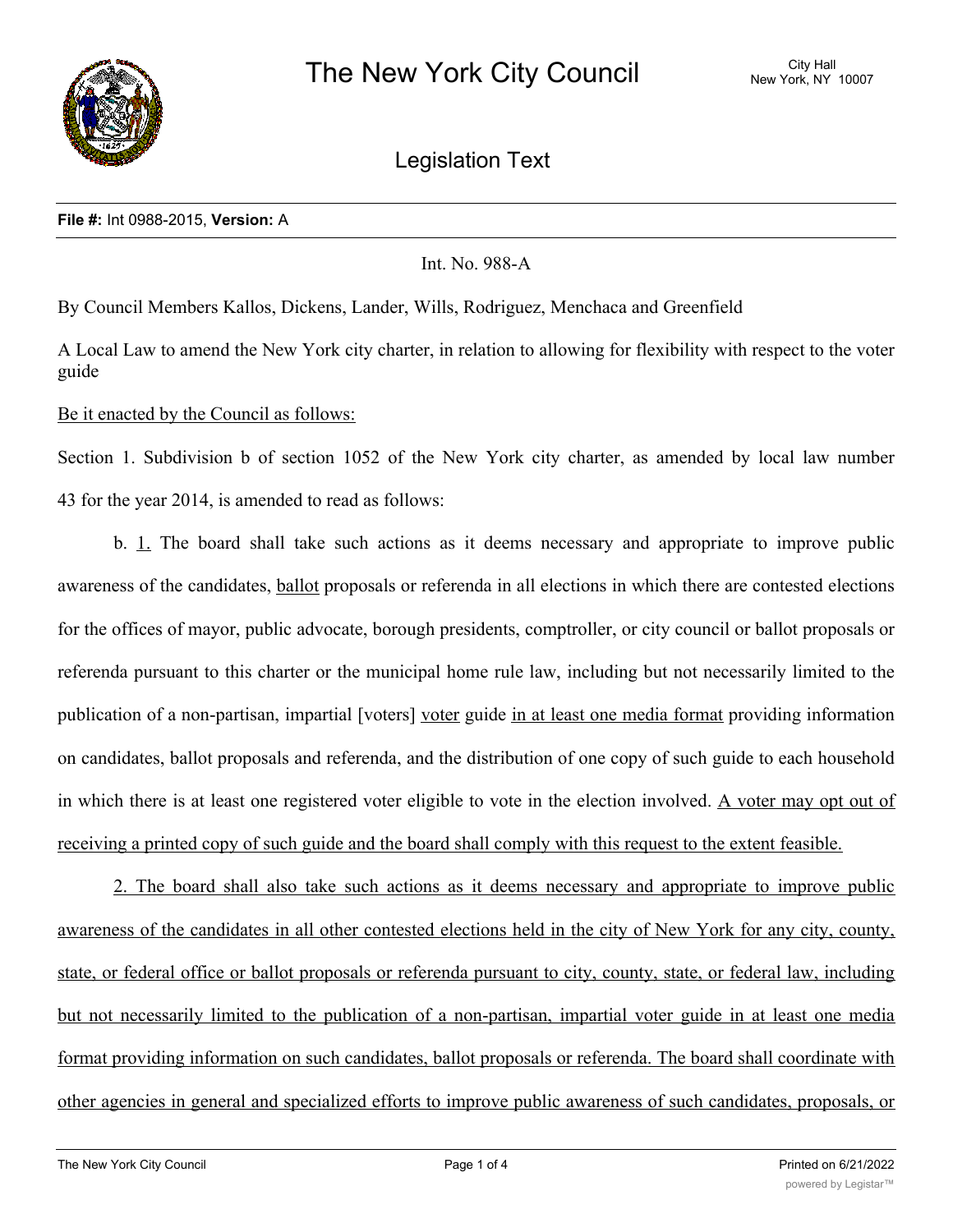### **File #:** Int 0988-2015, **Version:** A

referenda.

3. In any year in which the board publishes a [voters] voter guide pursuant to paragraph 1 of this subdivision, if the board determines that the amount of money in its budget is insufficient or likely to be insufficient for the publication and distribution of [the voters] such guide, it shall report such determination to the director of the office of management and budget, who, after consultation with the board, shall, without an appropriation, transfer to the board a reasonable amount, as the director shall determine, to cover the cost of publishing and distributing [the voters] such guide; provided however, that for any election in any district in which (i) there are no contested elections for the office of mayor, public advocate, borough president, comptroller or city council, and (ii) there has been no administrative action, or determination of a court of final, competent jurisdiction, to include a ballot proposal or referendum at such election sixty days or more prior to the date of such election, the board shall not publish or distribute a printed copy of such guide, but shall instead make available to the public on its website information to the extent practicable regarding any proposal or referendum that is to be included on the ballot.

§ 2. Section 1053 of the New York city charter, as added by a vote of the electors on November 8, 1988, is amended to read as follows:

§ 1053 [Voters] Voter guide. [Each voters] a. For all elections in which there are contested elections for the offices of mayor, public advocate, borough presidents, comptroller, or city council or ballot proposals or referenda pursuant to this charter or the municipal home rule law, each printed voter guide published by the board shall contain:

[(a)] 1. material explaining the date and hours during which the polls will be open for that election; when, where, and how to register to vote; when a citizen is required to reregister; when, where, and how absentee ballots are obtained and used; instructions on how to vote; [maps showing the boundaries of council districts] information on the political subdivisions applicable to a particular citizen's address; and any other general information on voting deemed by the board to be necessary or useful to the electorate or otherwise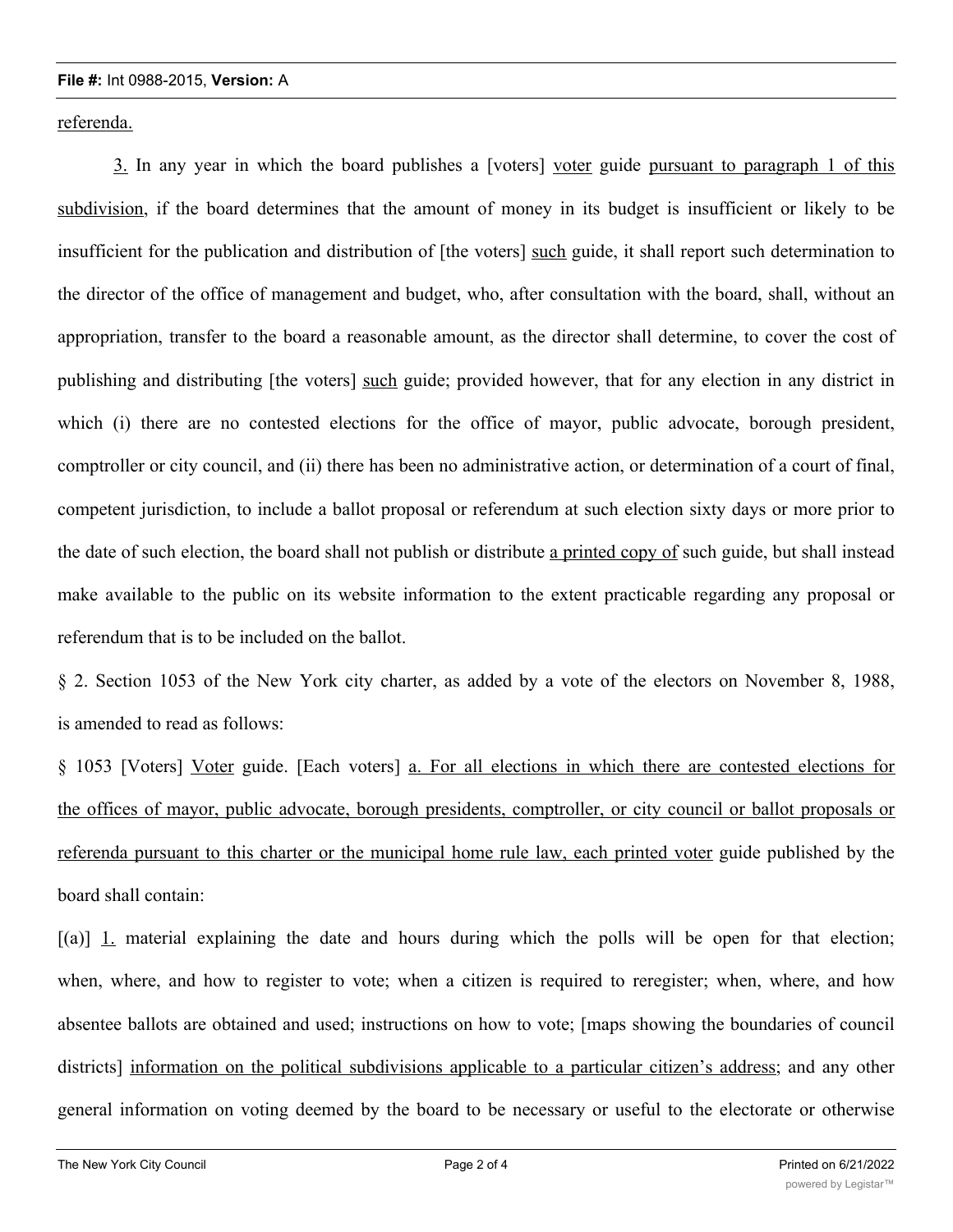## **File #:** Int 0988-2015, **Version:** A

consistent with the goals of this charter;

[(b)] 2. such tables of contents, graphics, and other materials which the board determines will make the [voters] voter guide easier to understand or more useful for the average voter;

[(c)] 3. [biographical] information on each candidate, including but not limited to name, party affiliation, present and previous public offices held, present occupation and employer, prior employment and other public service experience, educational background, [and] a listing of major organizational affiliations and endorsements[; (d)], and a concise [statements] statement by each candidate of his or her principles, platform or views; and

[e] 4. where there is a ballot proposal or referendum, concise statements explaining such proposal or referendum and an abstract of each such proposal or referendum. [The guide]

b. For all other elections in which there are contested elections held in the city of New York for any city, county, state, or federal office or ballot proposals or referenda pursuant to city, county, state, or federal law, each voter guide shall contain information that the board deems necessary or useful to the electorate or is otherwise consistent with the board's responsibility under this chapter to improve public awareness of candidates, ballot proposals, or referenda .

c. Voter guides shall be prepared in plain language using words with common and everyday meanings. [No later than the first day of January of nineteen hundred eighty nine, the]

d. The board shall promulgate such rules as it deems necessary for the preparation and publication of [the guide] voter guides in English, Spanish and any other languages the board determines to be necessary and appropriate[,] and for the distribution of the guide in at least one media format. The purpose of such rules shall be to ensure that the guide and its distribution will serve to fully, fairly and impartially inform the public about the issues and candidates appearing on the ballot.

§ 3. This local law takes effect immediately.